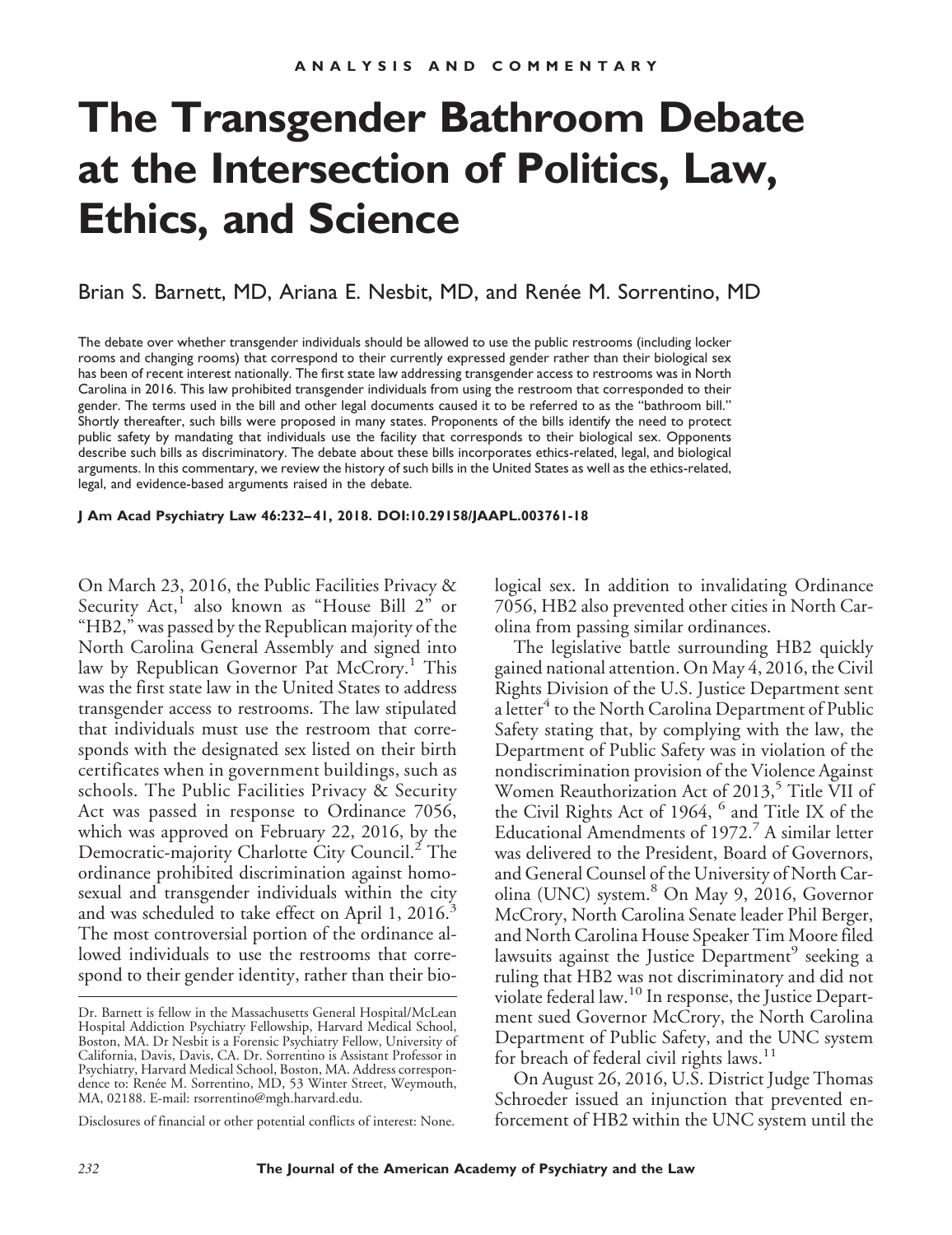Justice Department's case against North Carolina was resolved. This was in response to a lawsuit filed by Joaquín Carcaño, a transgender man who is an employee at UNC's Chapel Hill campus, along with several other plaintiffs.<sup>12</sup> Following protests and boycotts of the state by a variety of business and trade organizations, which cost North Carolina nearly  $$400$  million in revenue,<sup>13</sup> an effort between Democratic leaders in Charlotte and Republican state lawmakers was launched to repeal HB2. This effort required that the Charlotte City Council repeal Ordinance 7056, which also included nondiscrimination ordinances not involving transgender individuals. In return, the state General Assembly would repeal HB2. Although the Charlotte City Council repealed Ordinance 7056, the effort to repeal HB2 initially stalled when Republicans in the General Assembly insisted on a six-month cooling-off period, during which local governments would not be able to pass new ordinances regulating access to restrooms.<sup>14</sup> Because Democrats in the General Assembly refused to accept this condition, HB2 remained in effect.

Although at least 15 state legislatures considered bills similar to HB2 in 2016, none of them became law.<sup>15</sup> Eleven states filed suit against the Obama administration concerning the Department of Justice's new federal guidance on the right of transgender students to use the restroom consistent with their gender identity.<sup>16</sup> On February 22, 2017, the Departments of Education and Justice informed the U.S. Supreme Court that the Trump administration was instructing schools to cease following the guidance issued by the Obama administration concerning this  $matter.<sup>1</sup>$ 

On March 6, 2017, the United States Supreme Court stated that it would not hear the case of *G. G. v. Gloucester County School Board*. 18,19 This case considered whether Mr. Grimm, a transgender male, could use the men's restroom at his high school. Instead, the Supreme Court vacated and remanded an earlier appeals court decision in favor of Mr. Grimm. The lower court will reconsider this case, taking the new guidance from the Trump administration into account.

On March 30, 2017, North Carolina's newly elected governor, Roy Cooper, signed House Bill 142 into law after its passage by the state legislature.<sup>20</sup> Because this bill repealed HB2, transgender individuals no longer have to use restrooms in government facilities that match the sex on their birth

certificates. However, House Bill 142 also grants the North Carolina General Assembly exclusive power in regulating access to multiple occupancy restrooms and changing facilities. It also prevents local governments from passing nondiscrimination ordinances until December 1, 2020.

Although activists have been advocating for national nondiscrimination laws for lesbian, gay, bisexual, transgender, and queer (LGBTQ) individuals for over 30 years, none has been passed.<sup>21</sup> In fact, 12 states have recently passed laws removing antidiscrimination protections for LGBTQ persons, which in some cases include legislation for nondiscriminatory restroom access.<sup>22</sup> Currently, 18 states and the District of Columbia have legislation that prohibits discrimination against transgender individuals in public accommodations: California, Colorado, Connecticut, Delaware, Hawaii, Illinois, Iowa, Maine, Maryland, Massachusetts, Minnesota, Nevada, New Jersey, New Mexico, Oregon, Rhode Island, Vermont, and Washington.<sup>23,24</sup> However, as of February 18, 2018, bills aiming to limit restroom access based on sex have been introduced into 19 state legislatures: Alabama, Arkansas, Illinois, Kansas, Kentucky, Minnesota, Missouri, Montana, New Jersey, New York, North Carolina, Oklahoma, South Carolina, South Dakota, Tennessee, Texas, Virginia, Washington, and Wyoming.<sup>25,26</sup> Most of these have failed to become law. However, bills are still under legislative consideration in six states<sup>25</sup> (Table 1).

# **History of Sex-Segregated Restrooms**

The first sex-segregated restrooms date to the  $1700s$  in Paris.<sup>27</sup> In America, sex-segregated restrooms date to 1887, when Massachusetts enacted the first law mandating that workplace toilet facilities be separated by sex. Over the next 30 years, all other states adopted similar laws.

Contrary to widespread opinion, the rationale for sex-segregated restrooms is not rooted in biology and anatomical differences. According to Terry Kogan, the laws mandating sex separation "were rooted in the 'separate spheres' ideology of the early nineteenth century that considered a woman's proper place to be in the home, tending the hearth fire, and rearing children" (Ref. 28, p 5). At that time, the legislature was developing protective labor laws for women. The separation of restrooms was an extension of these special protections for women. The concept of sexspecific areas was evident in public transportation,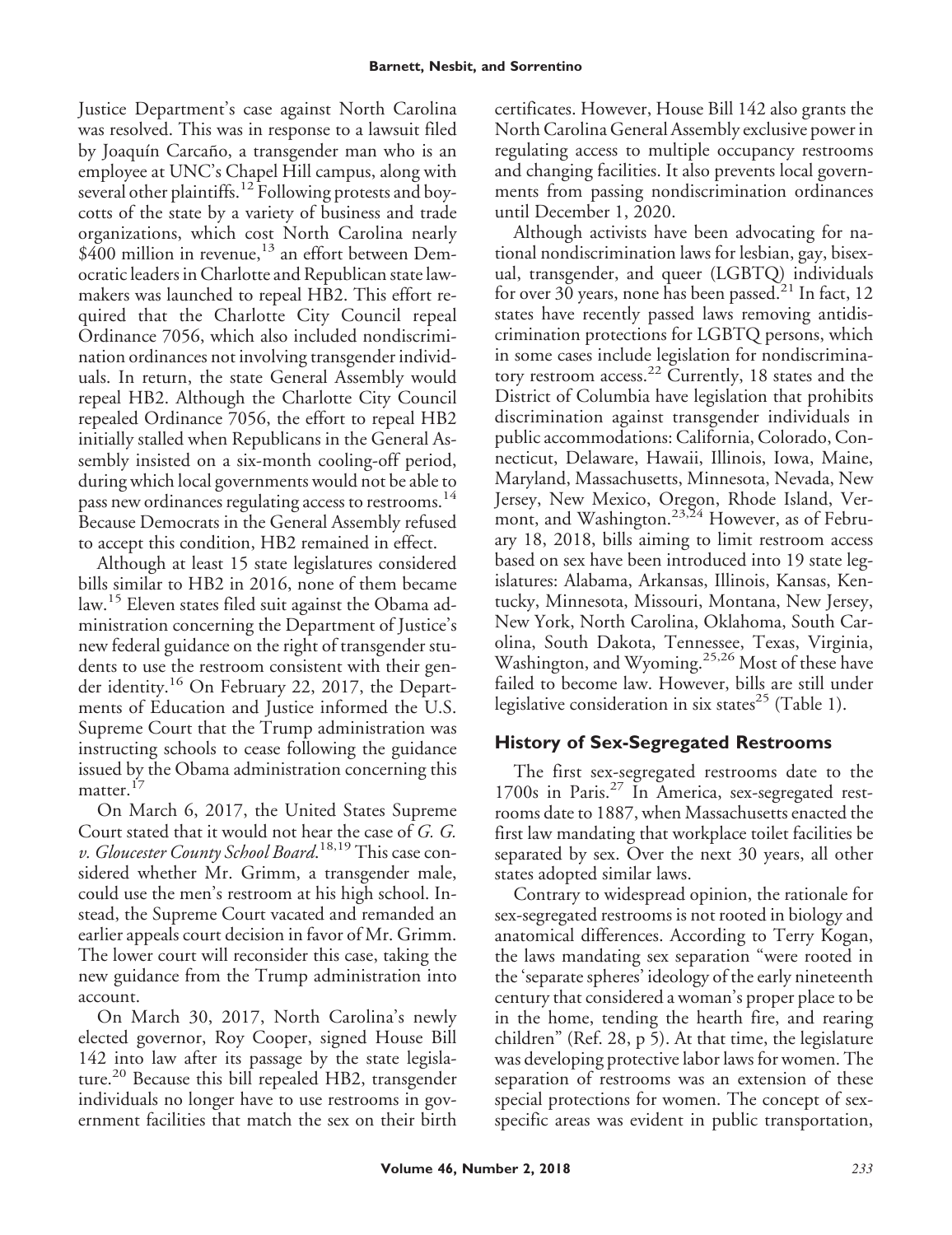|  | Table 1 Bills Currently Under Consideration in State Legislatures That Seek to Restrict Restroom Access Based on Gender |  |  |  |  |  |  |  |  |  |  |  |
|--|-------------------------------------------------------------------------------------------------------------------------|--|--|--|--|--|--|--|--|--|--|--|
|--|-------------------------------------------------------------------------------------------------------------------------|--|--|--|--|--|--|--|--|--|--|--|

| State     | <b>Bill Name</b> | Summary                                                                                                                                                                                                                                                    | <b>Gender Determination</b>              |
|-----------|------------------|------------------------------------------------------------------------------------------------------------------------------------------------------------------------------------------------------------------------------------------------------------|------------------------------------------|
| IA        | HF2164           | Allows public and private entities to limit access to restrooms based on gender                                                                                                                                                                            | Not specified                            |
| IA        | SF2296           | Allows schools to restrict access to multiple-occupancy restrooms based on gender                                                                                                                                                                          | Birth certificate                        |
| KY        | HB326            | Stipulates that multiple-occupancy bathrooms in schools be restricted to one gender.<br>Schools must also provide reasonable accommodation for individuals who do not<br>want to use restrooms consistent with their gender                                | Anatomy and genetics<br>at time of birth |
| <b>MO</b> | HB1755           | Stipulates that all public multiple-occupancy restrooms must be "gender divided"                                                                                                                                                                           | Not specified                            |
| <b>MO</b> | SB690            | Stipulates that public school restrooms and locker rooms must be designated for the use<br>of individuals of the same gender only                                                                                                                          | Birth certificate                        |
| OK        | SB1223           | Stipulates that multiple-occupancy restrooms and changing facilities in public schools<br>be restricted to one gender. Schools must also provide reasonable accommodation<br>for individuals who do not want to use restrooms consistent with their gender | Birth certificate                        |
| <b>TN</b> | HB0888           | Stipulates that public schools must require students to use restrooms and locker rooms<br>consistent with their gender                                                                                                                                     | Birth certificate                        |
| <b>WA</b> | HB1011           | Allows public and private entities to limit access to restrooms and changing rooms<br>based on gender if an individual is transgender but preoperative or nonoperative                                                                                     | Anatomy                                  |

where public space was reserved for women (e.g., the ladies' car on railroads).<sup>28</sup>

Kogan argues that the creation of sex-separate restrooms arose from the philosophical belief that women need protective havens in the dangerous public realm. In his article, he outlines four justifications for separating public toilets: the sex-separated water closet as a haven to protect the weaker body of the woman worker; the sex-separated water closet as necessary to provide workers with sanitary toilet facilities; the sex-separated water closet as a space to protect a worker's privacy; and the sex-separated water closet as a space to protect social morality.<sup>28</sup>

Today, sex-segregated restrooms are universal and expected. Although gender equality has changed the view of a woman's "proper place," there remains a notion that women need to be protected. As our society's understanding of gender and sexuality evolves, we have to consider whether sex-separate restrooms are justified.

# **Rationale for Gender-Neutral or Gender-Inclusive Restrooms**

Historically, transgender individuals have been expected to conform their behavior to their anatomical sex; however, this notion is discriminatory. Transgender individuals report frequent harassment specifically related to restroom use. According to the 2015 U.S. Transgender Survey, more than half (59%) of respondents avoided using a public restroom in the past year because they were afraid of confrontations or other problems they might experience.<sup>29</sup> Nearly one third (32%) of respondents limited the amount that they ate and drank to avoid

using the restroom in the past year. During that time, respondents reported being verbally harassed (12%), physically attacked (1%), or sexually assaulted (1%) when accessing a restroom.

Today's society is faced with the question of whether transgender individuals should be expected to conform their behavior to anatomical sex. A growing understanding of transgenderism, including an evolution from a psychiatric illness (gender identity disorder), has led to different perspectives on the expectations of transgender individuals. The rationale for providing gender-neutral or -inclusive restrooms is simple: such facilities would allow transgender individuals' acceptance as well as equality.

# **Potential for Abuse of More Permissive Restroom Entry Laws**

Resistance to allowing certain individuals to use restrooms consistent with their gender identity has centered around three primary arguments. The first of these is that an individual's gender identity is determined by their anatomical sex and individuals who claim a gender identity that is inconsistent with their anatomical sex have a mental illness. The second of these is the belief that transgender individuals are at increased risk of committing sexual assaults, possibly secondary to perceived mental illness. This is typified in a 2016 comment by David Omdahl, a Republican member of the South Dakota Senate, who stated about transgender individuals, "I'm sorry if you're so twisted you don't know who you are—a lot of people are—and I'm telling you right now, it's about protecting the kids." He then went on to imply that transgender individuals have a mental illness,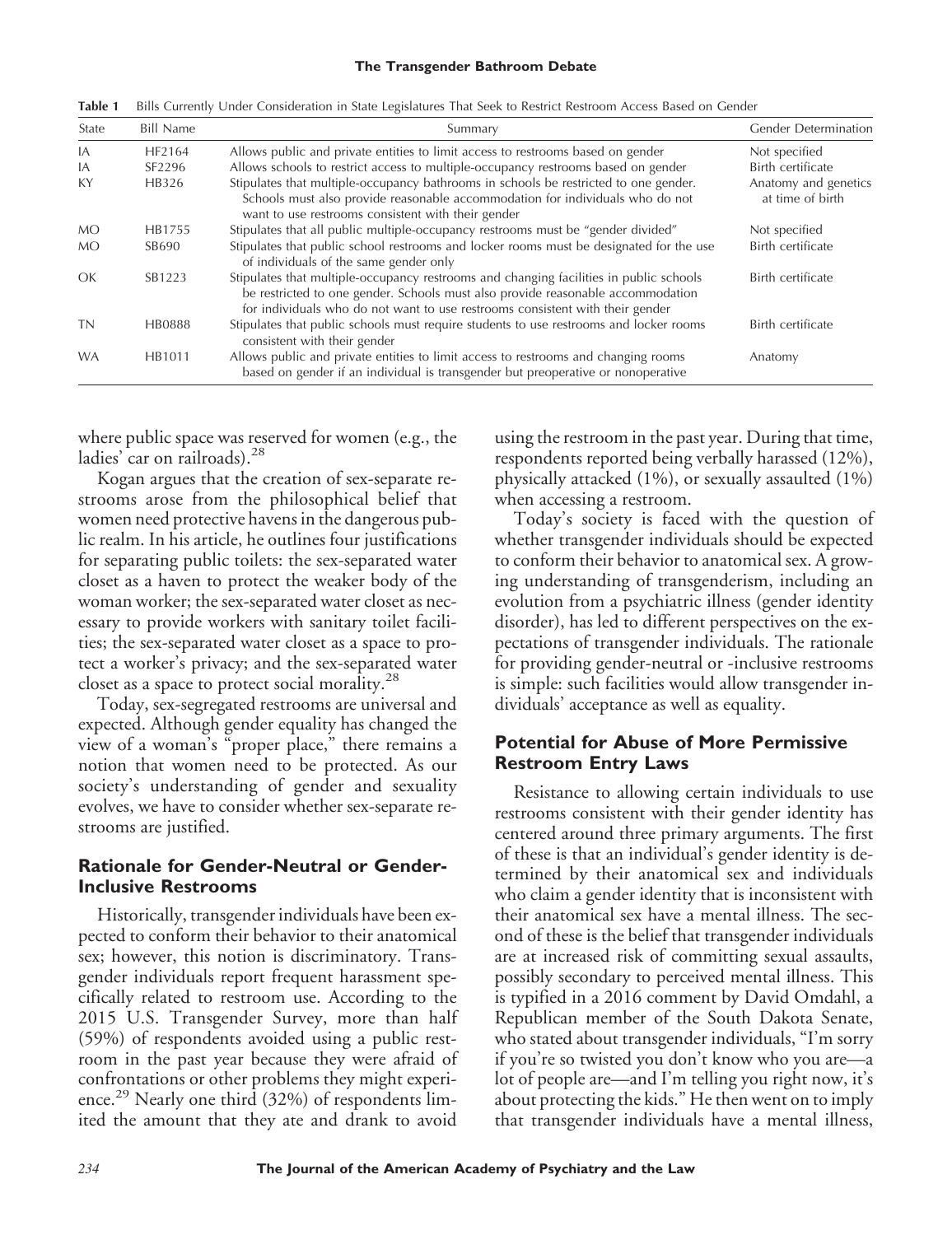#### **Barnett, Nesbit, and Sorrentino**

| Table 2 Sex Crime Cases Occurring in Restrooms or Changing Facilities |  |  |  |  |  |  |  |
|-----------------------------------------------------------------------|--|--|--|--|--|--|--|
|-----------------------------------------------------------------------|--|--|--|--|--|--|--|

| Year | Location       | Dressed as<br>Opposite<br>$Sex*$ | Description of Incident                                                                                        | Location of Incident                      | Perpetrator's<br>Gender |
|------|----------------|----------------------------------|----------------------------------------------------------------------------------------------------------------|-------------------------------------------|-------------------------|
|      |                |                                  |                                                                                                                |                                           |                         |
| 2016 | ID             | No                               | Cell phone used to take photos of a victim <sup>32-34,36</sup>                                                 | Women's department store<br>dressing room | Transgender<br>woman    |
| 2016 | <b>WA</b>      | No                               | Undressed; did not identify as female, but stated<br>new state law allowed him to be there <sup>32,35,36</sup> | Women's locker room at a<br>public pool   | Cis-gender man          |
| 2015 | <b>WA</b>      | Yes                              | Cell phone used to photograph a victim <sup>36</sup>                                                           | Women's restroom                          | Cis-gender man          |
| 2015 | <b>VA</b>      | Yes                              | Victim filmed <sup>32,35,36</sup>                                                                              | Women's restroom at a mall                | Cis-gender man          |
| 2015 | Alberta        | Yes                              | Victim filmed changing <sup>36</sup>                                                                           | Women's changing room                     | Cis-gender man          |
| 2014 | CA             | Yes                              | Attempted sexual assault <sup>36</sup>                                                                         | Women's restroom                          | Cis-gender man          |
| 2014 | Ontario        | Yes                              | Sexual assault of two women <sup>35</sup>                                                                      | Women's shelter                           | Cis-gender man          |
| 2014 | <b>WA</b>      | Yes                              | Camera placed in a restroom <sup>36</sup>                                                                      | Women's restroom                          | Cis-gender man          |
| 2013 | Ontario        | Yes                              | Mirror used to peer into an adjacent stall <sup>36</sup>                                                       | Women's restroom                          | Cis-gender man          |
| 2013 | CA             | Yes                              | Police allege perpetrator attempted to film women<br>in restrooms <sup>34,36</sup>                             | Women's dormitory                         | Cis-gender man          |
| 2013 | CA             | Yes                              | Victim filmed <sup>32,34-36</sup>                                                                              | Women's department store<br>restroom      | Cis-gender man          |
| 2012 | <b>WA</b>      | Yes                              | Showered for sexual gratification <sup>34,36</sup>                                                             | Women's locker room                       | Cis-gender man          |
| 2011 | United Kingdom | Yes                              | Cell phone used to photograph victims and audio<br>record them urinating $34,36$                               | Women's restroom                          | Cis-gender man          |
| 2011 | OR             | Yes                              | Locker room entered <sup>32,34,36</sup>                                                                        | Women's locker room at a<br>water park    | Cis-gender man          |
| 2010 | CA             | Yes                              | Cell phone used to photograph women <sup>32,36</sup>                                                           | Locker room                               | Cis-gender man          |
| 2010 | <b>GA</b>      | Yes                              | Undressed in front of children <sup>32,36</sup>                                                                | Women's restroom                          | Cis-gender man          |
| 2009 | CA             | Yes                              | Loitering for several minutes <sup>32,36</sup>                                                                 | Women's restroom                          | Cis-gender man          |
| 2008 | IN             | Yes                              | Cell phone used to photograph a woman <sup>32,36</sup>                                                         | Locker room                               | Cis-gender man          |
| 2004 | PA             | Yes                              | Locker room entered $36$                                                                                       | Women's locker room                       | Cis-gender man          |
| 2003 | Japan          | Yes                              | Observed nude women <sup>34</sup>                                                                              | Women's resthouse                         | Cis-gender man          |

\* Individuals were transgender, falsely claimed to be transgender, or appeared as the opposite gender.

stating, "They're treating the wrong part of the anatomy; they ought to be treating it up here," as he gestured toward his head.<sup>30</sup> We are unaware of any studies assessing the relationship between transgender identity and perpetration of sexual crimes. However, studies have consistently replicated the finding that transgender individuals are often victims of sexual assault. Nearly half (47%) of respondents in the 2015 U.S. Transgender Survey had been sexually assaulted at some point in their lifetime and 10 percent of the incidents had happened in the past year.<sup>29</sup> The third argument used by opponents is that if people are allowed to use the restroom that is consistent with their gender identity, individuals (usually male) with sexual disorders such as pedophilic disorder, voyeuristic disorder, or exhibitionistic disorder will disguise themselves as members of the opposite sex to sneak into restrooms and commit sex crimes. Former Arkansas Governor Mike Huckabee embraced this notion at the 2015 National Religious Broadcasters Convention. In a controversial joke, Governor Huckabee stated, "Now I wish that someone told me that when I was in high school that I could have felt like a woman when it came time to take showers in PE."<sup>31</sup>

To assess the degree to which sexual predators may take advantage of transgender friendly restroom laws, we conducted a systematic search of PubMed, Nexis Uni, and Google to find cases of such behaviors. Although the searches of PubMed and Nexis Uni returned no pertinent results, the Google search returned websites for conservative organizations such as the Family Research Council, American Family Association, the Liberty Counsel, and Breitbart, which have compiled lists of alleged cases. These websites claim that the compiled incidents are evidence that transgender individuals or individuals taking advantage of transgender-friendly restroom provisions will prey upon victims in restrooms. $32-36$  A thorough review revealed that only a small number of cases actually involved perpetrators who were transgender, perpetrators who falsely claimed to be transgender, or perpetrators who attempted to disguise themselves as a member of the opposite sex to gain restroom access. These are detailed in Table 2.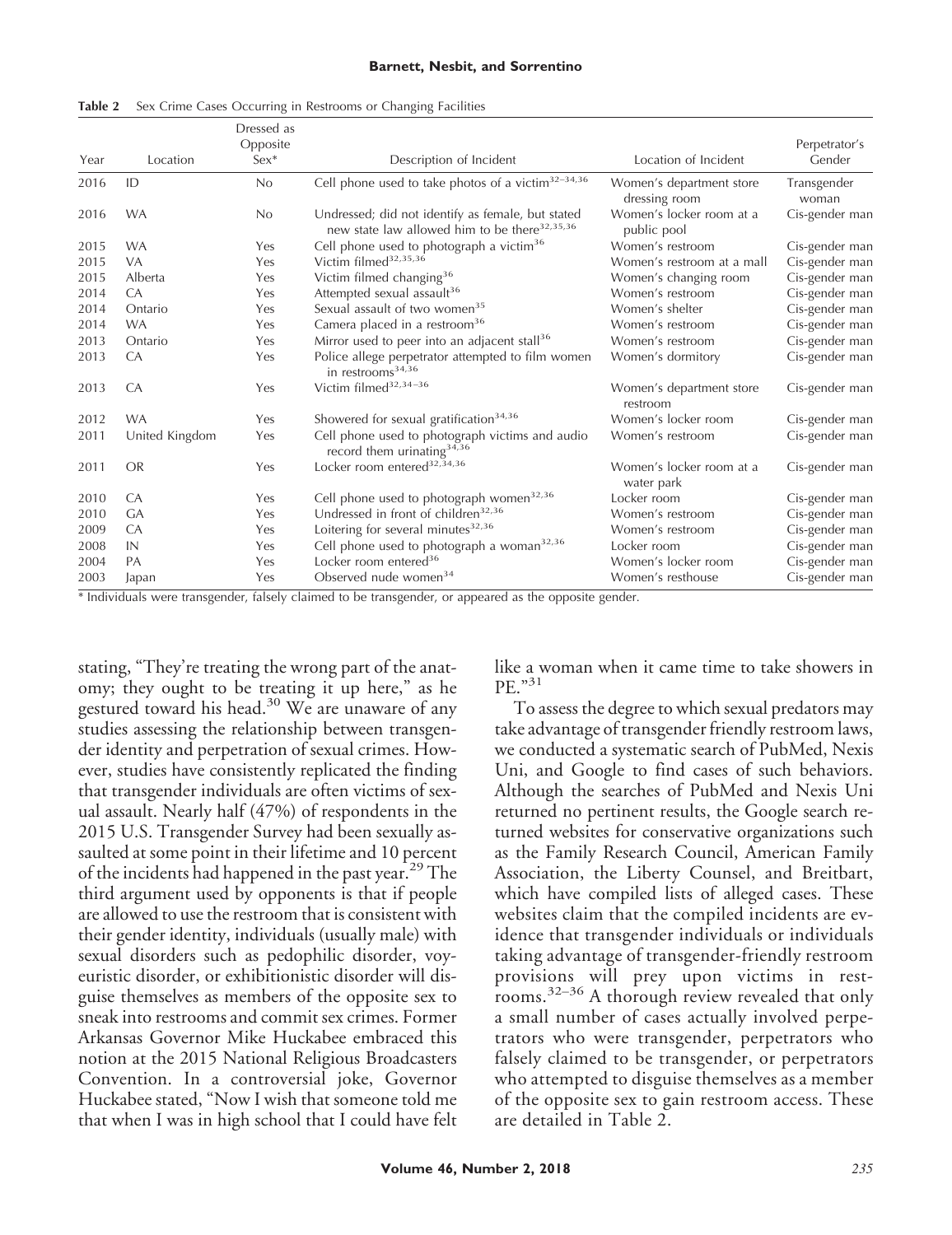We were able to locate only one report of a transgender individual committing a sexual offense (taking photos) in a dressing room. Instances of cisgender men dressing as women to gain access to women in various stages of dress also appear to be an extremely rare phenomenon based on our review. Of the incidents in which cis-gender males dressed as women to gain access to female facilities, 11 occurred in restrooms and 7 occurred in other female facilities.

Whether the advent of transgender-inclusive restroom laws results in an increase in sexual assaults in restrooms on a population level is unknown at this time. Although several police departments report no observed increase in sexual violence or public safety problems in jurisdictions that have nondiscrimination laws,  $37$  we are unaware of the existence of any formal studies assessing the relationship between transgender-inclusive restroom laws and rates of sexual assaults in those jurisdictions. There may be incidences of sexual assaults after the passage of more permissive laws, but we have not found any studies supporting an increase in such assaults.

# **Ethics-Related Implications**

Nondiscrimination bills regarding restroom access raise several ethics-related concerns. Advocates of a bill make utilitarian arguments (i.e., the best course of action is to implement a bill, because it benefits the majority) and raise the harm principle as a reason to limit a transgender person's autonomy with regards to his or her choice of restroom. Opponents to these laws make arguments about human rights and the principles of respect for persons, justice, and autonomy; these arguments are supported by consequentialist rationales. In other words, opponents to restroom access bills believe that the laws are ethically problematic because they have negative consequences for the transgender community.

Human rights form the basis for how we respect the dignity of others. Divan *et al*. <sup>38</sup> said, "providing equal access to public facilities, and developing and implementing anti-discrimination laws and policies that protect trans people in these contexts, including guaranteeing their safety and security, are essential to ensure that trans individuals are treated as equal human beings" (Ref. 39, p 3). Those in favor of allowing transgender people to use the restroom that is consistent with their gender identity argue that transgender rights are human rights.<sup>39</sup> They state that, like all people, transgender people have fundamental

rights to life, liberty, equality, health, privacy, and expression; laws that interfere with their ability to safely express their gender identity interfere with each of these rights.<sup>38</sup>

Opponents to these bills also make arguments based on the principle of justice, which can be described as "fair, equitable and appropriate treatment in light of what is due or owed to persons" (Ref. 40, p 226). The principle of justice arises from Aristotle's principle of formal equality, which says that "equals should be treated equally, and unequals unequally" (Ref. 40, p 227). In other words, people should be treated differently only if there is a relevant reason to do so. For example, a man should not be paid more than a woman to work at a cash register just because he is a man. The disparate salaries would be a form of injustice because his sex is not relevant to the work that he performs. However, there are instances when it is justifiable to treat people differently. For example, when a person engages in a criminal act and infringes on the rights of others, it is acceptable to restrict his freedom of movement by imprisoning him.

The problem with Aristotle's principle is that it requires specification and interpretation and lacks the substance needed to apply to more complex situations. For example, two general justice arguments are made about legislation. Advocates of equal access to restrooms say that transgender women are not different from biological women in any relevant way; therefore, to be just, transgender women should be allowed to access the women's restroom. Conversely, advocates of equal access laws say that these two groups should be treated differently because they are unequal in a very relevant way: biological sex characteristics.

Opponents to legislating equal access to restrooms also argue that such laws violate the principle of respect for persons. This principle requires the protection of vulnerable individuals. The political aspects of vulnerability are related to social, economic, and cultural factors. $41-43$  In other words, a person is vulnerable on the basis of

. . . being a member of a population or a group with special needs or barriers to care from a variety of conditions or circumstances and are less able than others to safeguard their own needs and interest and/or are at high relative risk of suffering poor physical, psychological, and social health [Ref. 42, p 283].

Ekmekci<sup>43</sup> argues that transgender individuals are vulnerable from a political perspective, because they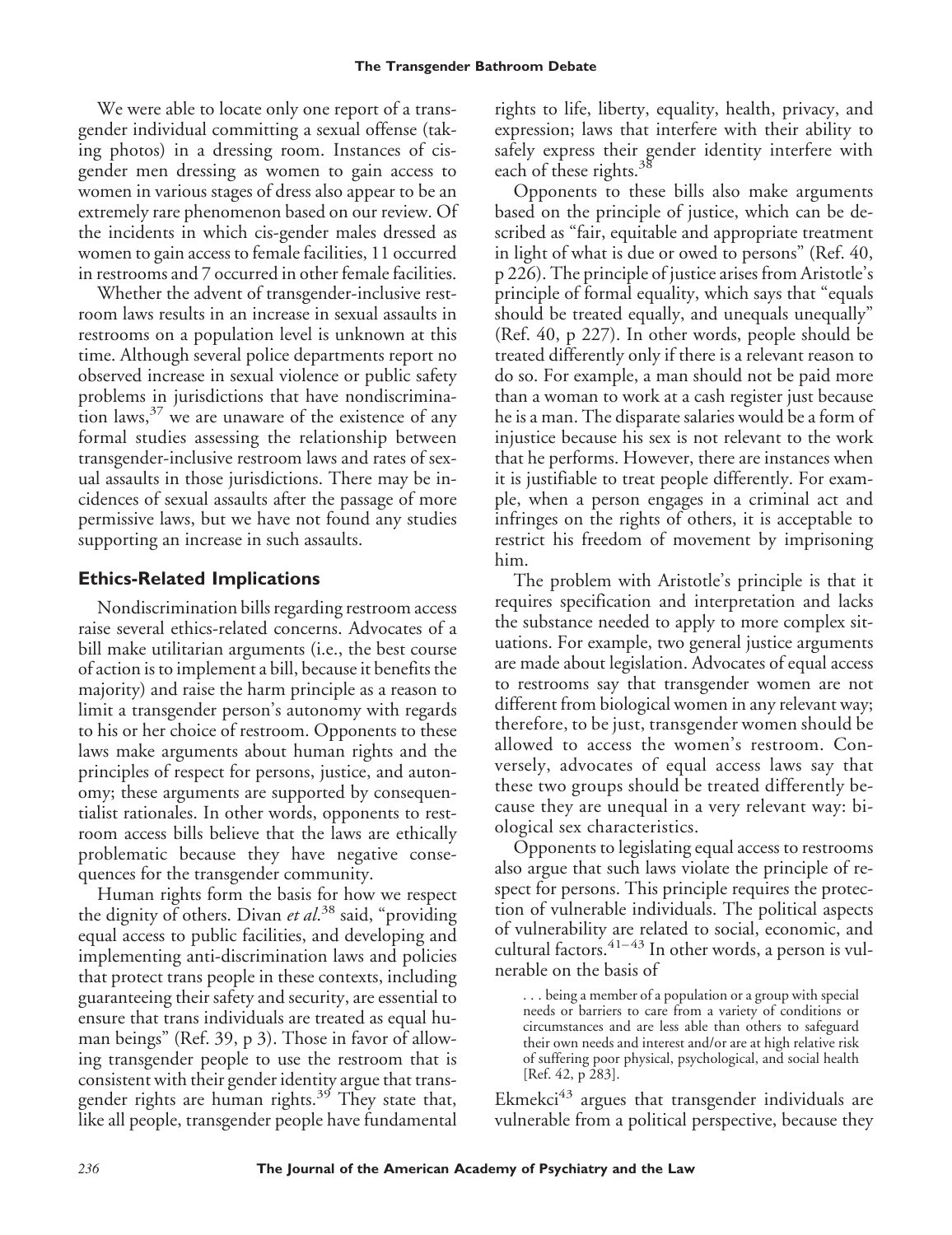are susceptible to exploitation because of disadvantages resulting from social isolation, high incidence of disease, and lack of social supports and health services.

Opponents state that equal restroom access laws create discriminatory environments and fuel stigmatization and transphobia, which in turn lead to worse health outcomes. For example, Reisner *et al.*<sup>44</sup> found that those who had experienced public accommodation discrimination within the past 12 months reported high rates of physical and emotional symptoms. Testa *et al.*<sup>45</sup> found that gender minority external stressors, including rejection, victimization, and discrimination, related to increased risk of suicidal ideation through the experience of internalized transphobia and negative expectations of others' treatment of them. Similarly, Seelman and colleagues<sup>46</sup> found that the suicide rate of transgender college students who had been denied gender-congruent restroom access was 1.45 times higher than those who had not been denied access.

Opponents of the bills also point to several studies that show how discrimination against transgender people leads to violence, poverty, and isolation. Discrimination has also been shown to interfere with transgender people's access to social and economic support systems as well as health care.<sup>38,47–50</sup> Opponents assert that, because transgender individuals are vulnerable and because equal restroom access legislation creates discriminatory environments that lead to violence and poor health and socioeconomic outcomes, on the basis of the principle of respect for persons, society should protect this group by ensuring that transgender rights laws include protections that cover public accommodations, including restrooms.<sup>44</sup>

The second component of the principle of respect for persons is that autonomous beings should be able to act autonomously, or by their own deliberation and choices. Based on this, opponents to equal restroom access argue that a person should be allowed to decide which gender he chooses to express and to act in accordance with that gender. However, there are some restrictions to autonomy. For example, people should be allowed to label themselves however they wish: Republican, Jewish, heterosexual, man, or woman. However, others do not necessarily have to respect this self-identification if it has meaningful consequences for them. If it does have meaningful consequences, based on the principle of harm, there may be grounds to restrict such self-identification.<sup>51</sup> Advocates of legislating equal access to public accommodations say that there are grounds to restrict this self-identification if it guarantees biological men access to the women's restrooms, because their presence jeopardizes the safety of the biological women and young children.

Advocates of legislation also make utilitarian arguments in favor of these laws. Utilitarians assert that the most ethical course of action is the one that promotes the greatest utility, or, generally speaking, the greatest good for the greatest number of people. Predictably, the utilitarian material principle of justice is, "to each person according to rules and access that maximize social utility." Because there are more cisgender people than there are transgender people, it may be of greater utility to maximize the comfort of cis-gender people.

In summary, opponents to equal restroom access make arguments about human rights and the principles of respect for persons, justice, and autonomy, whereas advocates of the bills raise utilitarian arguments and the harm principle. Opponents argue that, like all people, transgender people have fundamental rights to life, liberty, equality, health, privacy, and expression, and it is only by respecting persons that we can ensure social, economic, and cultural influences that promote human and societal flourishing. Furthermore, the fact that discrimination against transgender individuals has been associated with poor health and socioeconomic outcomes is compelling. Based on these data, it seems likely that legislation that prohibits transgender individuals' access to gender-congruent facilities would lead to worse health and socioeconomic outcomes for this population. However, to date, no empirical studies have looked at the relationship between the restrictive legislation and markers of health and well-being for transgender individuals.

As described above, there is also little evidence that respecting a person's self-identification as a certain gender and allowing that person to use the restroom consistent with that gender causes harm to others. The discomfort that some cis individuals who encounter an obviously transgender individual in the restroom may feel is a minor harm that pales in comparison to the results of the discrimination that transgender individuals may experience as a result of the denial of access. If this is true, then the consequences of the bills are not substantial enough to justify re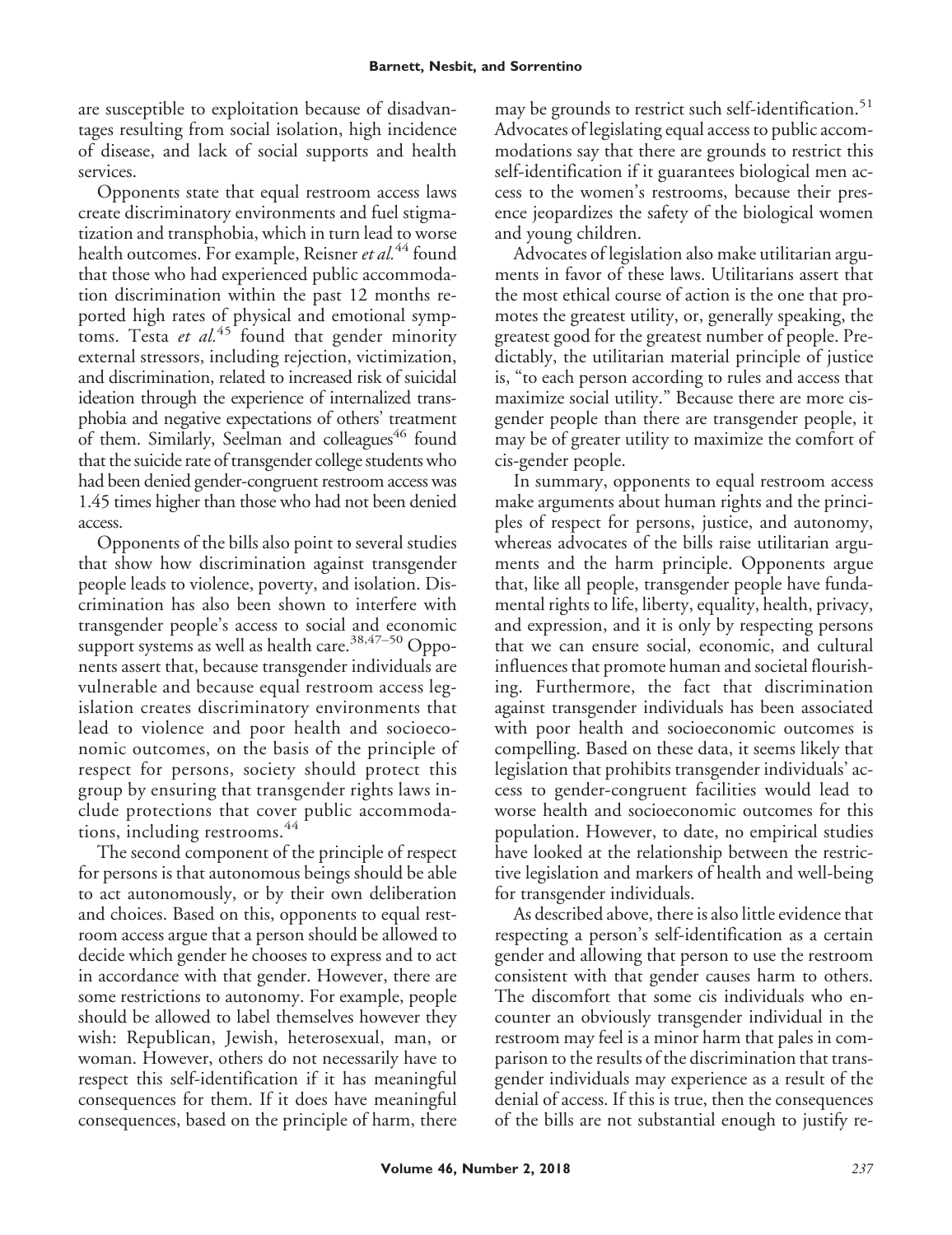stricting a transgender individual's right to express his gender identity by using gender-congruent facilities. However, the relationship between legislation regarding restroom access and rates of sexual assault against cis-gender individuals in public restrooms has not been studied empirically. Therefore, opponents' theoretical arguments require strengthening by additional research into this area.

# **Legal Implications**

### *Constitutional Arguments*

Several constitutional arguments have been made in both support and opposition to legislation governing access to public accommodations. These arguments are based on the Equal Protection and Due Process Clauses of the Fourteen Amendment, and the right to privacy as derived from the penumbra of the First, Fourth, Fifth, and Ninth Amendments. Although the Fourteenth Amendment to the United States Constitution promises equal protection and due process for all people, the Equal Protection Clause was only recently applied to transgender rights. $52$ 

Courts apply one of three standards to Equal Protection cases: rational-basis review, intermediate scrutiny, or strict scrutiny. If a law infringes on a fundamental right or targets a suspect class, courts turn to strict scrutiny, under which "classifications are constitutional only if they are narrowly tailored measures that further compelling governmental interests." Suspect classes include race, national origin, and religion.<sup>53</sup> Although Judge Jed Rakoff of the Southern District of New York ruled in 2015 that gender identity or transgender individuals constitute a "quasi-suspect" class, other courts have not adopted this view.<sup>22</sup> Because gender is not a suspect class, it does not invoke strict scrutiny; however, it does warrant intermediate scrutiny because there is "real danger" that seemingly reasonable policies in fact reflect "archaic and overbroad generalizations... [or] outdated misconceptions [about gender]".<sup>53</sup> The Equal Protection Clause has been raised both by supporters and opponents of equal restroom access bills: whereas advocates of the laws say that, for example, a transgender woman is not being treated any differently than any other biological male by being mandated to use either a male or single-stall restroom, opponents argue that she is not being awarded the same protection that other females receive.

Advocates of transgender rights have also pointed to the landmark decision in *Obergefell v. Hodges*, which holds that the fundamental right to marry is guaranteed to same-sex couples by the Due Process and Equal Protection Clauses of the Fourteenth Amendment. In *Obergefell v. Hodges*, the majority opinion stated that "the Constitution promises liberty to all within its reach, a liberty that includes certain specific rights that allow persons, within a lawful realm, to define and express their identity" (Ref. 54, p 2593). As Skinner-Thompson says, "The court's recognition that both due process and equal protection require that individuals be permitted to self-determine—to define and express themselves has unmistakable extension to rights for the transgender community".55 Therefore, although the Supreme Court has yet to address restroom access, *Obergefell v. Hodges* may have set an important precedent.

Proponents of restroom laws cite these laws as protecting Constitutional rights to privacy: "a woman has a reasonable expectation [of privacy] that she will not encounter men in the restroom."<sup>54</sup> However, public restrooms are already designed to protect privacy by providing individual stalls. In addition, social norms already require people to keep their eyes to themselves when in public restrooms. Therefore, it seems that the privacy argument must not be about privacy in the typical sense, but rather "modesty" or "gender privacy" (i.e., not being seen by members of the opposite sex).51,53 Regardless, denying access to restrooms consistent with a person's gender alienates people in "a manner that is disproportionate to the privacy concerns at stake."<sup>51</sup>

Opponents to the restroom laws also raise concerns about privacy. The restroom laws presuppose that someone will enforce the law, perhaps by using information from a birth certificate. Not only would this be incredibly intrusive and difficult to enforce, but also the Due Process Clause of the Fourteenth Amendment prevents the government from disclosing a person's intimate and sensitive information, including whether they are transgender.<sup>55</sup> If transgender people were forced to use restrooms that did not correspond with their genders every time they used a public restroom, it would identify them as transgender every time.

## *Role of the Forensic Psychiatrist*

Forensic psychiatrists may be asked to assist in cases involving transgender individuals and public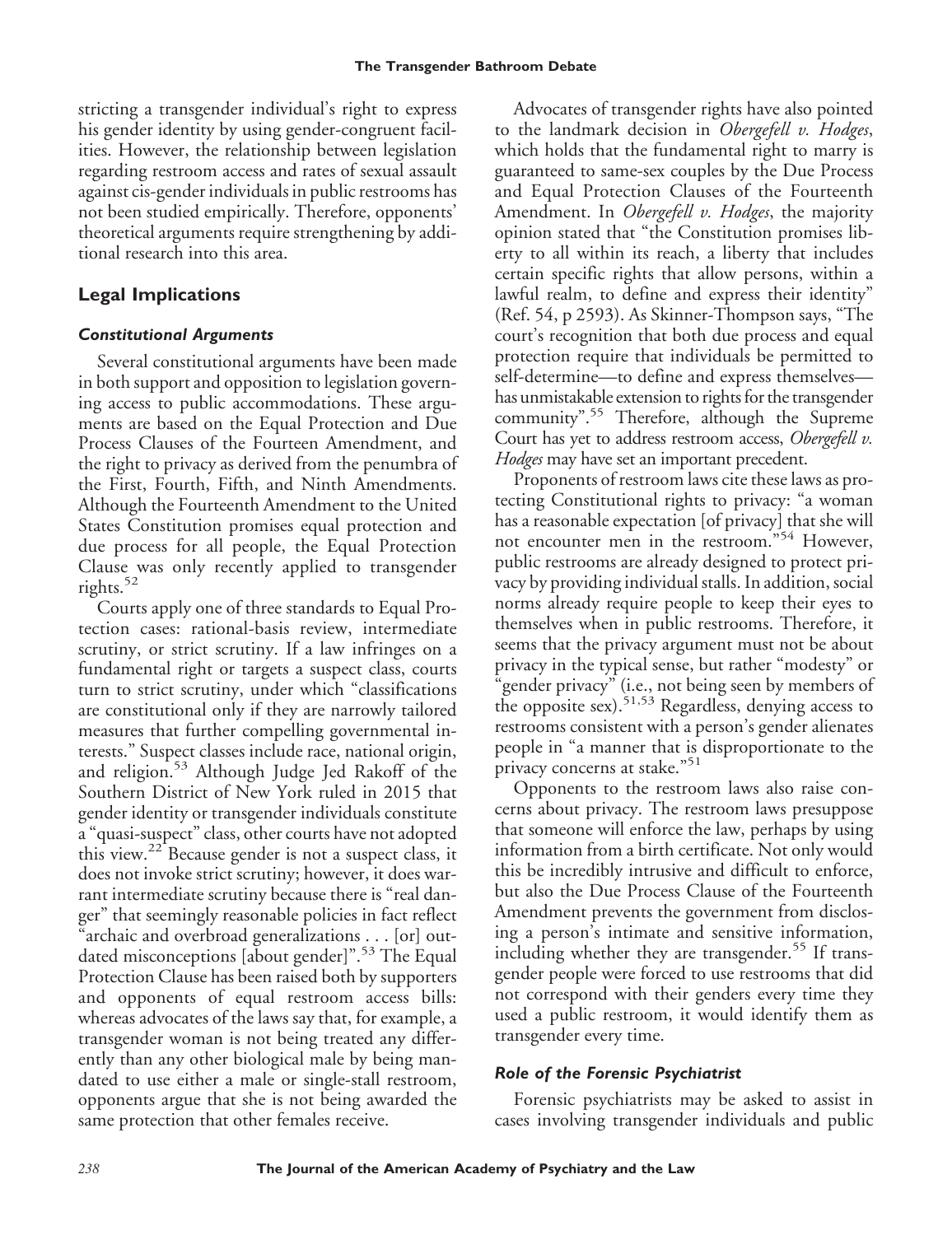facilities in the following manner: to determine whether an individual is transgender; to determine emotional damage in a transgender individual who has been harassed in relation to a public facility; to educate the trier of fact about the likelihood that creating gender-inclusive restrooms will result in sexual assaults; or to determine the needs of a transgender individual in a correctional setting. In light of the recent legislation, forensic psychiatrists have been asked to opine the potential dangers in the establishment of gender-inclusive restrooms. More specifically, expert opinions may be sought to assist legal decision makers in assessing the risks and benefits of creating such laws.<sup>56</sup>

The forensic psychiatrist working in this area should be familiar with the relevant Diagnostic and Statistical Manual of Mental Disorders, Fifth Edition (DSM-5) diagnoses. The diagnosis gender identity disorder was removed, and gender dysphoria disorder was added. Transgenderism is no longer considered a mental illness. However, forensic psychiatrists may be asked to determine whether an individual is truly transgender or is malingering a transgender identity. Organizations such as The World Professional Association for Transgender Health (WPATH) and The Endocrine Society have issued clinical practice guidelines for the treatment of transsexual persons.<sup>57,58</sup> Although these guidelines may be useful in understanding transgender individuals, there is no standard gender screening tool or instrument used to diagnosis a transgender identity. Therefore, the diagnosis is largely based on self-report. Collateral information from previous providers, families, and significant others may be helpful in understanding the individual's reported transgender experience.

In addition to familiarity with the presentation of a transgender individual, forensic psychiatrists should be familiar with psychiatric comorbidities in this population. When the forensic question relates to the risk of sexual offending, the forensic psychiatrist should perform a psychosexual evaluation that includes a review of systems for the paraphilic disorders as well as the determination of identified risk factors for sexual offending.

Most forensic psychiatrists do not have experience working with transgender individuals. The most common setting for a forensic psychiatrist to encounter a transgender individual is in the correctional setting. In this setting, a forensic psychiatrist may be asked to opine about the risks involved in

placing the individual in sex-congruent facilities. Although the courts will decide whether transgender individuals should have access to gender-neutral restrooms, the forensic psychiatrist can provide answers about the psychiatric implications of such decisions.

### **Conclusions**

From a scientific and evidence-based perspective, there is no current evidence that granting transgender individuals access to gender-corresponding restrooms results in an increase in sexual offenses. However, the arguments for and against legislating access to public accommodations are not simply answered by science. The basis for differing opinions includes whether transgender individuals are mentally ill and whether there are legal and ethics-related justifications for gender-inclusive restrooms.

Psychiatrists, not unlike the general public, have struggled to conceptualize transgender individuals. The DSM-5 adopted the new term gender dysphoria to replace gender identity disorder, which defined transgender as a mental illness. This significant change, now only four years old, is not understood by the community at large. As psychiatrists, we must educate others about what constitutes a mental illness (i.e., gender dysphoria) and what is considered a healthy variant of gender expression (i.e., transgenderism). As forensic psychiatrists, we may be asked to opine about whether gender-inclusive restrooms pose risks for transgender individuals and their cisgender peers. It is important to be aware of societal bias as well as our own bias when performing these evaluations. As the debates continue in this area, we should remain focused on evidence-based data to provided competent, objective opinions.

#### **References**

- 1. General Assembly of NC House Bill 2 (2016)
- 2. Charlotte, N.C., Code of Ordinances 7056 (2016)
- 3. Lacour G: HB2: how North Carolina got here. Charlotte Magazine. March 2017. Available at: [http://www.charlottemagazine.com/](http://www.charlottemagazine.com/Charlotte-Magazine/April-2016/HB2-How-North-Carolina-Got-Here/) [Charlotte-Magazine/April-2016/HB2-How-North-Carolina-Got-](http://www.charlottemagazine.com/Charlotte-Magazine/April-2016/HB2-How-North-Carolina-Got-Here/)[Here/.](http://www.charlottemagazine.com/Charlotte-Magazine/April-2016/HB2-How-North-Carolina-Got-Here/) Accessed February 23, 2018
- 4. DOJ Letter to NC Dept of Public Safety re HB 2. May 4 2016. Available at: [http://files.eqcf.org/cases/doj-letter-to-nc-dept-of](http://files.eqcf.org/cases/doj-letter-to-nc-dept-of-public-safety-re-hb-2//)[public-safety-re-hb-2//.](http://files.eqcf.org/cases/doj-letter-to-nc-dept-of-public-safety-re-hb-2//) Accessed February 23, 2018
- 5. Violence Against Women Reauthorization Act of 2013, 42 U.S.C. §§ 13701–14040 (2013)
- 6. Title VII of the Civil Rights Act of 1964, 42 U.S.C. § 2000e (1964)
- 7. Title IX of the Education Amendments of 1972, 20 U.S.C. § 1681 (1972)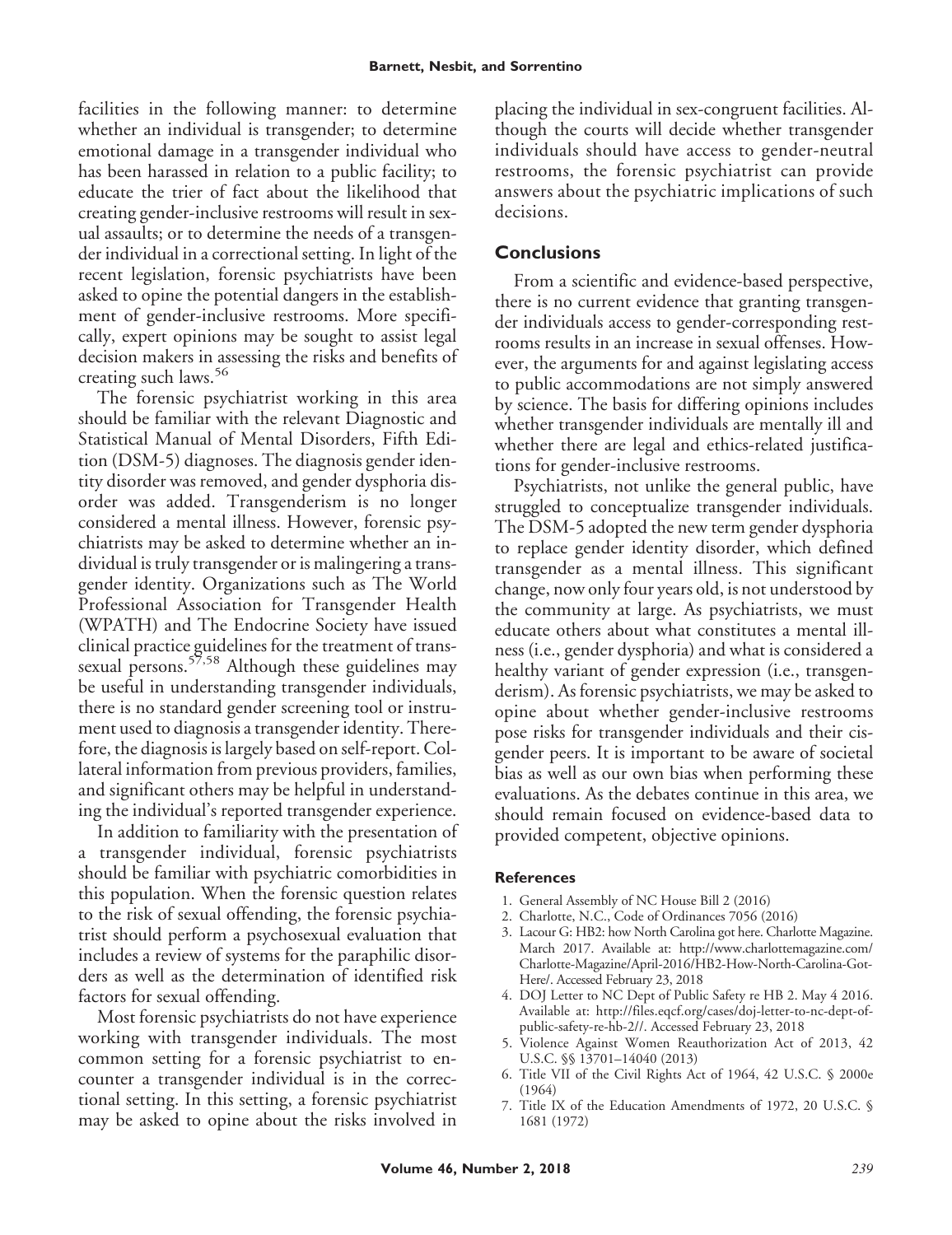- 8 DOJ Letter to UNC re HB 2. Available at: [http://files.eqcf.org/](http://files.eqcf.org/cases/doj-letter-to-unc-re-hb-2/) [cases/doj-letter-to-unc-re-hb-2/.](http://files.eqcf.org/cases/doj-letter-to-unc-re-hb-2/) May 4, 2016/. Accessed February 23, 2018
- 9. McCrory v. United States, No. 5:16-CV-238-BO (E.D.N.C. Sept. 1, 2016)
- 10. McCrory, NC Lawmakers sue justice department over hb2; feds counter with lawsuit. Charlotte Observer. May 10, 2016. Available at: [http://www.charlotteobserver.com/news/politics](http://www.charlotteobserver.com/news/politics-government/article76502777.html/)[government/article76502777.html/.](http://www.charlotteobserver.com/news/politics-government/article76502777.html/) Accessed February 23, 2018
- 11. United States v. North Carolina, No. 1:16CV425 (M.D.N.C. December 16, 2016)
- 12. Carcaño, v. McCrory, No. 1:16cv236 (M.D.N.C. Aug. 26, 2016)
- 13. Abadi M: North Carolina has lost a staggering amount of money over its controversial "bathroom law." Business Insider. September 21, 2016. Available at: [http://www.businessinsider.com/](http://www.businessinsider.com/north-carolina-hb2-economic-impact-2016-9) [north-carolina-hb2-economic-impact-2016-9.](http://www.businessinsider.com/north-carolina-hb2-economic-impact-2016-9) Published 2016/. Accessed February 23, 2018
- 14. Graham D: How did North Carolina's deal to repeal H.B. 2 fall apart? The Atlantic. December 22, 2016. Available at: [https://](https://www.theatlantic.com/politics/archive/2016/12/hb2-fail-north-carolina/511463/) [www.theatlantic.com/politics/archive/2016/12/hb2-fail-north](https://www.theatlantic.com/politics/archive/2016/12/hb2-fail-north-carolina/511463/)[carolina/511463/.](https://www.theatlantic.com/politics/archive/2016/12/hb2-fail-north-carolina/511463/) Accessed February 23, 2018
- 15. Young N: How the Bathroom wars shaped America. Politico. May 18, 2016. Available at: [http://www.politico.com/magazine/](http://www.politico.com/magazine/story/2016/05/2016-bathroom-bills-politics-north-carolina-lgbt-transgender-history-restrooms-era-civil-rights-213902) [story/2016/05/2016-bathroom-bills-politics-north-carolina-lgbt](http://www.politico.com/magazine/story/2016/05/2016-bathroom-bills-politics-north-carolina-lgbt-transgender-history-restrooms-era-civil-rights-213902)[transgender-history-restrooms-era-civil-rights-213902.](http://www.politico.com/magazine/story/2016/05/2016-bathroom-bills-politics-north-carolina-lgbt-transgender-history-restrooms-era-civil-rights-213902) Accessed February 23, 2018
- 16. Schuster MA, Reisner SL, Onorato SE: Beyond bathrooms: meeting the health needs of transgender people. N Engl J Med 375: 101–3, 2016
- 17. Somashekhar S, Brown, Balingit M: Trump administration rolls back protections for transgender students. Washington Post. February 22, 2017. Available at: [https://www.washingtonpost.com/](https://www.washingtonpost.com/local/education/trump-administration-rolls-back-protections-for-transgender-students/2017/02/22/550a83b4-f913-11e6-bf01-d47f8cf9b643_story.html?tid=a_inl&utm_term=.6ac12c70cc72/) [local/education/trump-administration-rolls-back-protections-for](https://www.washingtonpost.com/local/education/trump-administration-rolls-back-protections-for-transgender-students/2017/02/22/550a83b4-f913-11e6-bf01-d47f8cf9b643_story.html?tid=a_inl&utm_term=.6ac12c70cc72/)[transgender-students/2017/02/22/550a83b4-f913-11e6-bf01](https://www.washingtonpost.com/local/education/trump-administration-rolls-back-protections-for-transgender-students/2017/02/22/550a83b4-f913-11e6-bf01-d47f8cf9b643_story.html?tid=a_inl&utm_term=.6ac12c70cc72/) [d47f8cf9b643\\_story.html?tid](https://www.washingtonpost.com/local/education/trump-administration-rolls-back-protections-for-transgender-students/2017/02/22/550a83b4-f913-11e6-bf01-d47f8cf9b643_story.html?tid=a_inl&utm_term=.6ac12c70cc72/)-a\_inl&utm\_term-.6ac12c70cc72/. Accessed February 23, 2018
- 18. *G. G. v. Gloucester County School Board, 853 F.3d 729 (4th Cir. 2017)*
- 19. Liptak A: Supreme Court won't hear major case on transgender rights. New York Times. March 6, 2017. [https://www.nytimes.](https://www.nytimes.com/2017/03/06/us/politics/supreme-court-transgender-rights-case.html) [com/2017/03/06/us/politics/supreme-court-transgender-rights-case.](https://www.nytimes.com/2017/03/06/us/politics/supreme-court-transgender-rights-case.html) [html.](https://www.nytimes.com/2017/03/06/us/politics/supreme-court-transgender-rights-case.html) Accessed February 23, 2018
- 20. General Assembly of North Carolina House Bill No. 142/S.L. 2017– 4.; 2017
- 21. Scout N: Transgender health and well-being: Gains and opportunities in policy and law. Am J Orthopsychiatry 86:378 – 83, 2016
- 22. Ulrich L: Explaining bathroom bills, transgender rights, and equal protection. Constitution Daily. May 6, 2016. Available at: [https://constitutioncenter.org/blog/explaining-bathroom](https://constitutioncenter.org/blog/explaining-bathroom-bills-transgender-rights-and-equal-protection)[bills-transgender-rights-and-equal-protection.](https://constitutioncenter.org/blog/explaining-bathroom-bills-transgender-rights-and-equal-protection) Accessed February 23, 2018
- 23. National LTBGQ Network: State Nondiscrimination Laws in the U.S. Last updated, May 21, 2014. Available at: [http://www.](http://www.thetaskforce.org/static_html/downloads/reports/issue_maps/non_discrimination_5_14_new.pdf/) [thetaskforce.org/static\\_html/downloads/reports/issue\\_maps/](http://www.thetaskforce.org/static_html/downloads/reports/issue_maps/non_discrimination_5_14_new.pdf/) [non\\_discrimination\\_5\\_14\\_new.pdf/.](http://www.thetaskforce.org/static_html/downloads/reports/issue_maps/non_discrimination_5_14_new.pdf/) Accessed February 23, 2018
- 24. Know Your Rights: Transgender People and the Law. 2018. Washington DC: American Civil Liberties Union. Available at: [https://www.aclu.org/know-your-rights/transgender-people](https://www.aclu.org/know-your-rights/transgender-people-and-law)[and-law.](https://www.aclu.org/know-your-rights/transgender-people-and-law) Accessed February 23, 2018
- 25. State Action Center: Take action against anti-trans legislation now! 2018. Washington DC: National Center for Transgender Equality. Available at: [http://www.transequality.org/action](http://www.transequality.org/action-center)[center.](http://www.transequality.org/action-center) Accessed February 23, 2018
- 26. National Conference of State Legislatures: "Bathroom Bill" legislative tracking. Washington DC: NCSL. Available at: [http://](http://www.ncsl.org/research/education/-bathroom-bill-legislative-tracking635951130.aspx) [www.ncsl.org/research/education/-bathroom-bill-legislative-tra](http://www.ncsl.org/research/education/-bathroom-bill-legislative-tracking635951130.aspx) [cking635951130.aspx.](http://www.ncsl.org/research/education/-bathroom-bill-legislative-tracking635951130.aspx) Published 2018/. Accessed February 28, 2018
- 27. Rhodan M: Why do we have men's and women's bathrooms anyway? Time. May 26, 2016. [time.com/4337761/history-sex](http://time.com/4337761/history-sex-segregated-bathrooms/)[segregated-bathrooms/.](http://time.com/4337761/history-sex-segregated-bathrooms/) Accessed February 23, 2018
- 28. Kogan TS: Sex-separation in public restrooms: law, architecture, and gender. Mich J Gender & L 14:1–54, 2007
- 29. James SE, Herman JL, Rankin S: Executive Summary of the Report of the 2015 U.S. Transgender Survey*.* Washington, DC: National Center for Transgender Equality, 2016 [https://](https://transequality.org/sites/default/files/docs/usts/USTS-Executive-Summary-Dec17.pdf//) [transequality.org/sites/default/files/docs/usts/USTS-Executive-](https://transequality.org/sites/default/files/docs/usts/USTS-Executive-Summary-Dec17.pdf//)[Summary-Dec17.pdf//.](https://transequality.org/sites/default/files/docs/usts/USTS-Executive-Summary-Dec17.pdf//) Accessed February 23, 2018
- 30. Ford Z: How lawmakers candidly justify the anti-transgender bills they support. ThinkProgress. February 8, 2016. Available at: [https://thinkprogress.org/how-lawmakers-candidly-justify](https://thinkprogress.org/how-lawmakers-candidly-justify-the-anti-transgender-bills-they-support-dcc29561fcb7/)[the-anti-transgender-bills-they-support-dcc29561fcb7/.](https://thinkprogress.org/how-lawmakers-candidly-justify-the-anti-transgender-bills-they-support-dcc29561fcb7/) Accessed February 23, 2018
- 31. Stern MJ: Mike Huckabee says he would have pretended to be trans to shower with girls in school. Slate. June 2, 2015. Available at: [http://www.slate.com/blogs/outward/2015/06/02/mike\\_huc](http://www.slate.com/blogs/outward/2015/06/02/mike_huckabee_says_he_would_have_pretended_to_be_trans_to_shower_with_girls.html/) [kabee\\_says\\_he\\_would\\_have\\_pretended\\_to\\_be\\_trans\\_to\\_shower\\_](http://www.slate.com/blogs/outward/2015/06/02/mike_huckabee_says_he_would_have_pretended_to_be_trans_to_shower_with_girls.html/) [with\\_girls.html/.](http://www.slate.com/blogs/outward/2015/06/02/mike_huckabee_says_he_would_have_pretended_to_be_trans_to_shower_with_girls.html/) Accessed February 23, 2018
- 32. Family Research Council: Issue Brief- Bathroom Incidents. Washington, DC: Family Research Council, April 2017. downloads.frc.org/EF/EF16F27.pdf. Accessed February 23, 2018
- 33. Wildmon T: 10 examples of men abusing target's dangerous policy. Tupelo, MS: American Family Association. September 29, 2016. Available at: [http://www.afa.net/the-stand/faith/2016/09/](http://www.afa.net/the-stand/faith/2016/09/10-examples-of-men-abusing-targets-dangerous-policy/) [10-examples-of-men-abusing-targets-dangerous-policy/.](http://www.afa.net/the-stand/faith/2016/09/10-examples-of-men-abusing-targets-dangerous-policy/) Published 2017/. Accessed February 23, 2018
- 34. Liberty Counsel: The truth about "transgender" bathrooms. Orlando, FL: Liberty Counsel, 2017. www.lc.org/transgender. Accessed February 23, 2018
- 35. Huston W: Top twenty-five stories proving target's pro-transgender bathroom policy is dangerous to women and children. Breitbart. April 23, 2016. Available at: [http://www.breitbart.com/big](http://www.breitbart.com/big-government/2016/04/23/twenty-stories-proving-targets-pro-transgender-bathroom-policy-danger-women-children/)[government/2016/04/23/twenty-stories-proving-targets-pro-tra](http://www.breitbart.com/big-government/2016/04/23/twenty-stories-proving-targets-pro-transgender-bathroom-policy-danger-women-children/) [nsgender-bathroom-policy-danger-women-children/.](http://www.breitbart.com/big-government/2016/04/23/twenty-stories-proving-targets-pro-transgender-bathroom-policy-danger-women-children/) Accessed February 23, 2018
- 36. Woman Means Something Campaign: Violence Database. Vancouver, BC, Canada: Woman Means Something Campaign, 2016. Available at: [http://womanmeanssomething.com/](http://womanmeanssomething.com/violencedatabase/) [violencedatabase/.](http://womanmeanssomething.com/violencedatabase/) Accessed February 23, 2018
- 37. National Center for Transgender: What Experts Say. School Officials Agree: Policies Protecting Transgender Student Do Not Compromise the Privacy or Safety of Other Students. Washington, DC: National Center for Transgender Equality 208. Available at: [https://transequality.org/what-experts-say//.](https://transequality.org/what-experts-say//) Accessed February 23, 2018
- 38. Divan V, Cortez C, Smelyanskaya M: Transgender social inclusion and equality: a pivotal path to development. J Int AIDS Soc 19(Suppl 2):20803, 2016
- 39. Powell T, Shapiro S, Stein E: Transgender rights as human rights. AMA J Ethics 18:1126 –31, 2016
- 40. Beauchamp T, Childress J: Principles of Biomedical Ethics. New York: Oxford University Press; 2001
- 41. Silvers A: Historical vulnerability and special scrutiny: precautions against discrimination in medical research. Am J Bioeth 4:56 –7, 2004
- 42. Brock D: Health resource allocation for vulnerable populations, in Ethical Dimensions of Health Policy. Danis M, Clancy C, Churchil L, eds. New York: Oxford University Press; 2005